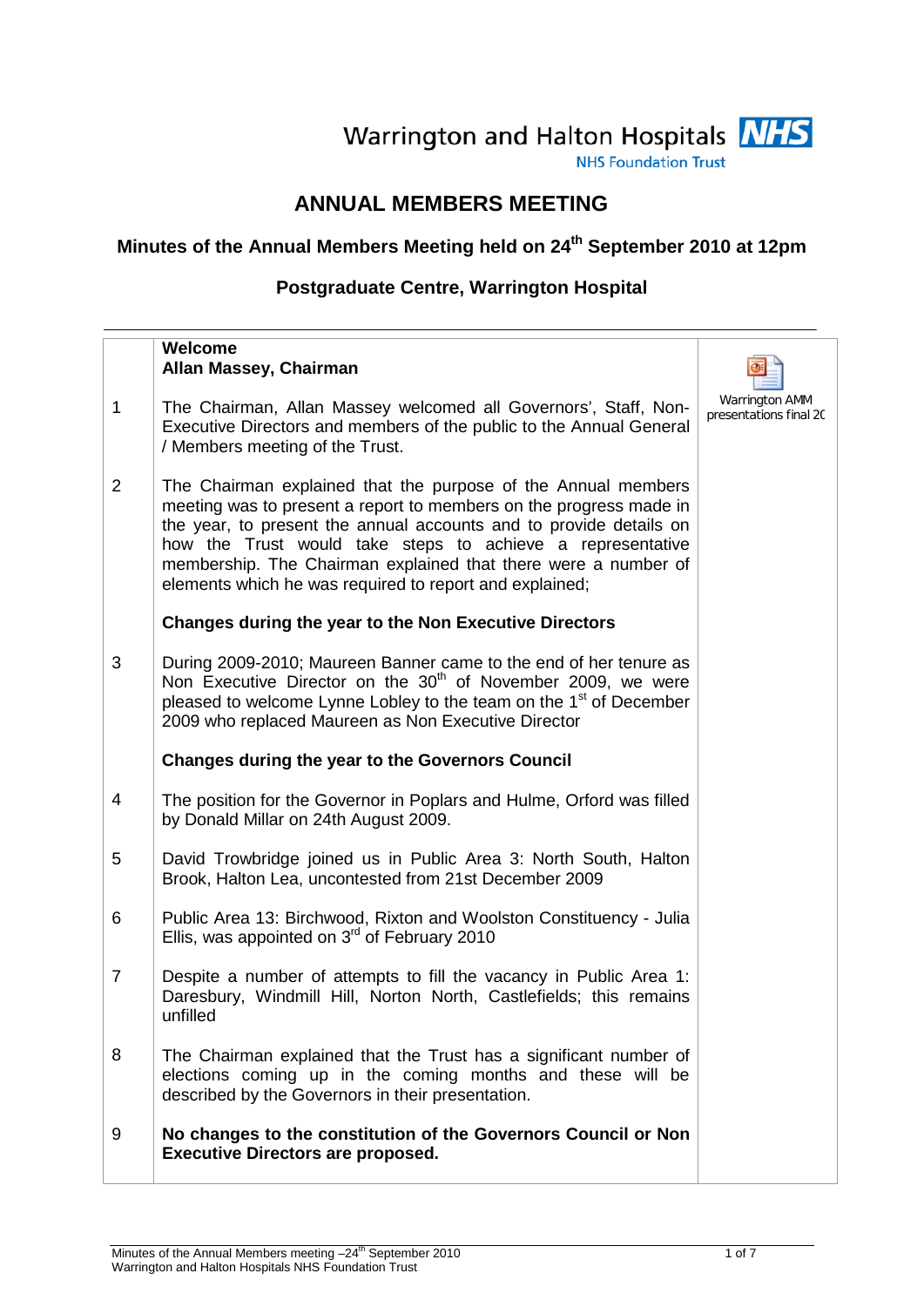| 10 | As Chairman of both the Governors Council Nomination and<br>Remuneration Committee and the Trust Board Remuneration<br>Committee I am under a duty to report on the activities of these<br>Committees to the Annual Members meeting.                                                                                                                                                                                                                                                                                                                                                                                                                                                                                      |  |
|----|---------------------------------------------------------------------------------------------------------------------------------------------------------------------------------------------------------------------------------------------------------------------------------------------------------------------------------------------------------------------------------------------------------------------------------------------------------------------------------------------------------------------------------------------------------------------------------------------------------------------------------------------------------------------------------------------------------------------------|--|
| 11 | <b>Board Remuneration Committee</b>                                                                                                                                                                                                                                                                                                                                                                                                                                                                                                                                                                                                                                                                                       |  |
| 12 | The Board Remuneration Committee meets annually, or as required<br>to make decisions regarding remuneration and conditions of service<br>for executive directors including our Chief Executive.                                                                                                                                                                                                                                                                                                                                                                                                                                                                                                                           |  |
| 13 | Agreements for these staff reflect the provisions of national<br>arrangements. Pay arrangements are also determined for senior<br>managers and staff not covered by national pay review bodies.                                                                                                                                                                                                                                                                                                                                                                                                                                                                                                                           |  |
| 14 | The Remuneration Committee has general oversight of the Trust's<br>pay policies, but only determines the reward package for directors<br>and staff not covered by Agenda for Change. The vast majority of<br>staff remuneration to include the first layer of management below<br>board level is covered by the NHS Agenda for Change pay structure.<br>Remuneration and conditions of service include provisions for other<br>benefits as well as arrangements for termination of employment. It<br>considers all in gratia payments and redundancy payments over<br>£50k. There are no special termination arrangements for senior<br>managers, and no such awards have been made to past senior<br>managers this year. |  |
| 15 | The Trust does not apply performance conditions linked to<br>remuneration. Executive directors participate in annual performance<br>development reviews and appraisals. Individual objectives are linked<br>to the corporate objectives.                                                                                                                                                                                                                                                                                                                                                                                                                                                                                  |  |
| 16 | There have been no changes to Executive Directors' pay in 2009-<br>2010.                                                                                                                                                                                                                                                                                                                                                                                                                                                                                                                                                                                                                                                  |  |
| 17 | The Committee comprises the Trust's:<br>• Chairman<br>• Chief Executive (except for matters concerning their employment<br>and conditions)<br>• All non Executive directors.<br>During the 2009-2010 the Committee met twice on 29th April 2009<br>(apologies received from Catherine Beardshaw, Chief Executive) and<br>on 24th February 2010 (apologies received from Rory Adam, Non<br>Executive Director).                                                                                                                                                                                                                                                                                                            |  |
| 18 | The Trust Board Remuneration Committee will review its role in<br>succession planning of Executive Directors in 2010-2011 in line with<br>the NHS Foundation Trust Code of Governance.                                                                                                                                                                                                                                                                                                                                                                                                                                                                                                                                    |  |
| 19 | <b>Governors' Council</b><br>Nomination and<br><b>The</b><br>Remuneration<br><b>Committee</b>                                                                                                                                                                                                                                                                                                                                                                                                                                                                                                                                                                                                                             |  |
| 20 | The Governors' Council Nomination and Remuneration Committee<br>meets annually or as required to recommend to the Governors'<br>Council the nomination of appropriate candidates to the posts of Non<br>Executive Directors, including the Chair and Deputy Chair. The                                                                                                                                                                                                                                                                                                                                                                                                                                                    |  |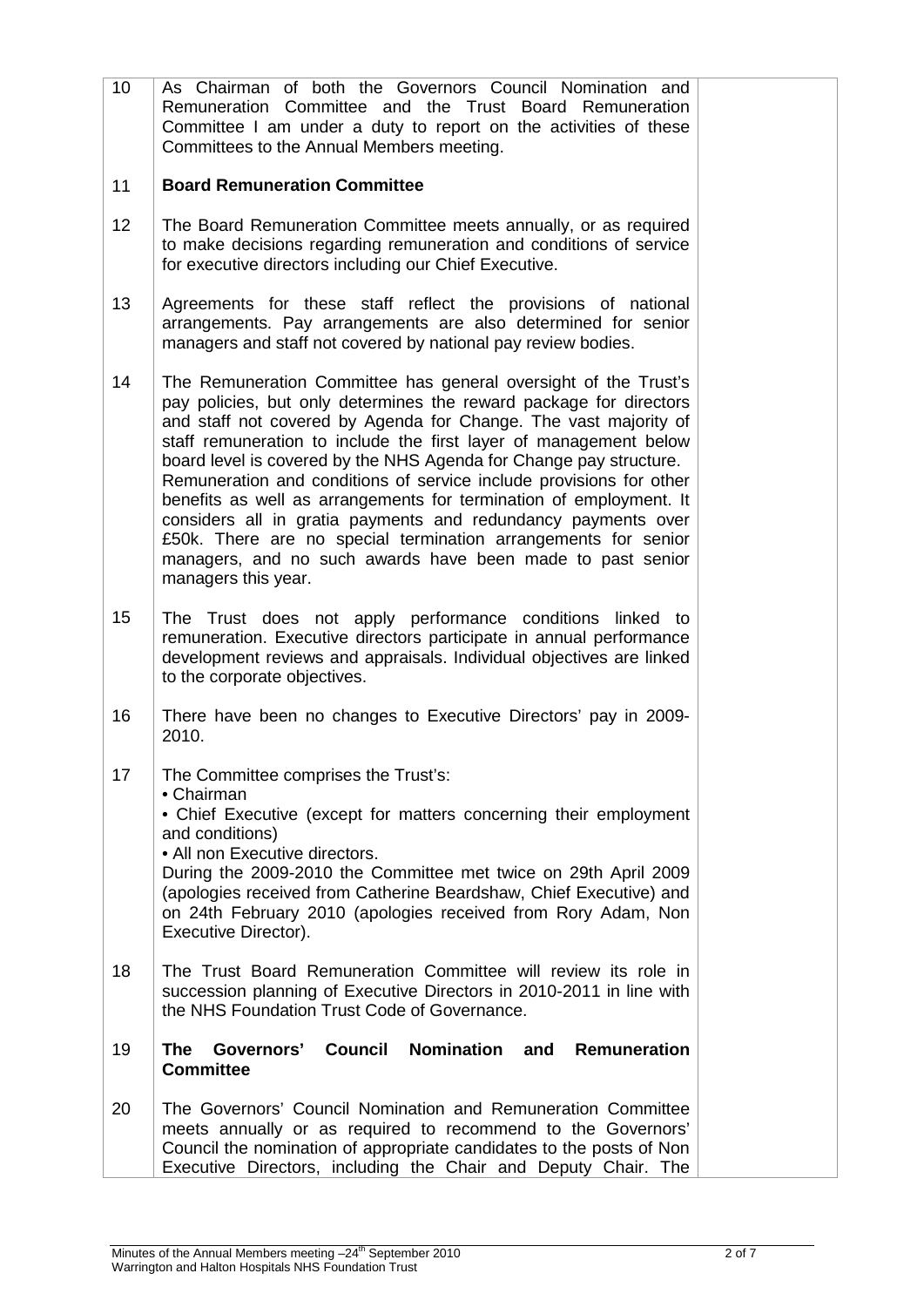|    | committee also has responsibility for making recommendations to the<br>Governor's Council as to the remuneration and allowances, and other<br>terms and conditions, of office of Non Executive Directors.                                                                                                                                                                                                                                                                                    |  |
|----|----------------------------------------------------------------------------------------------------------------------------------------------------------------------------------------------------------------------------------------------------------------------------------------------------------------------------------------------------------------------------------------------------------------------------------------------------------------------------------------------|--|
| 21 | The committee comprises the Trust's:<br>• Chair (or Deputy Chair when the appointment of the Chair or his or<br>her remuneration and allowances/other terms and conditions of office<br>are being discussed)<br>• One Partner Governor (Colin Daniels)<br>• One Staff Governor (Janice Fazackerley)<br>. Two Public Governors (Doreen Shotton and David Knowles).<br>During 2009-2010, the committee met six times.                                                                          |  |
| 22 | During 2009-2010, the Committee worked significantly on the<br>appointment of the Lynne Lobley into the Non Executive Director<br>position. The Governors' Council Nomination and Remuneration<br>Committee was responsible for agreeing the basis on which<br>candidates were assessed, initial assessment and shortlisting of<br>candidates, conducting the interviews<br>and<br>providing<br>a<br>recommendation to the Governors Council for ratification of the<br>preferred candidate. |  |
| 23 | The committee also worked to develop an appraisal process for<br>myself with the Senior Independent Director, Carol Withenshaw.                                                                                                                                                                                                                                                                                                                                                              |  |
| 24 | The Chairman thanked all staff for their very hard work over the<br>2008/09 period and explained that through the dedication and<br>commitment from staff which had resulted in better patient care and<br>experience.                                                                                                                                                                                                                                                                       |  |
| 25 | The Chairman also thanked all volunteers at the Trust who assist in<br>various activities to include fundraising, directing patient enquiries<br>and walking around the wards. The Chairman explained that the work<br>of volunteers was significant and appreciated.                                                                                                                                                                                                                        |  |
| 26 | The Chairman explained that copies of all the presentations would be<br>made available on the Trust website.                                                                                                                                                                                                                                                                                                                                                                                 |  |
|    | Chief Executives Report - Review of the Year<br><b>Catherine Beardshaw, Chief Executive</b>                                                                                                                                                                                                                                                                                                                                                                                                  |  |
| 27 | The Chief Executive provided a presentation to the meeting which<br>highlighted the headlines of the year, the Trust vision and details of<br>the information contained within the Trust Quality Accounts.                                                                                                                                                                                                                                                                                   |  |
| 28 | The presentation also thanked staff for their assistance and<br>commitment during the year and progress on the Foundation Trust 18<br>months since authorisation.                                                                                                                                                                                                                                                                                                                            |  |
| 29 | The Chief Executive also provided details of how the Trust objectives<br>are in line with the new NHS white paper 'liberating the NHS'.                                                                                                                                                                                                                                                                                                                                                      |  |
| 30 | The Chief Executive explained that the presentation will be available<br>on the Trust website.                                                                                                                                                                                                                                                                                                                                                                                               |  |
|    | <b>Financial Review</b>                                                                                                                                                                                                                                                                                                                                                                                                                                                                      |  |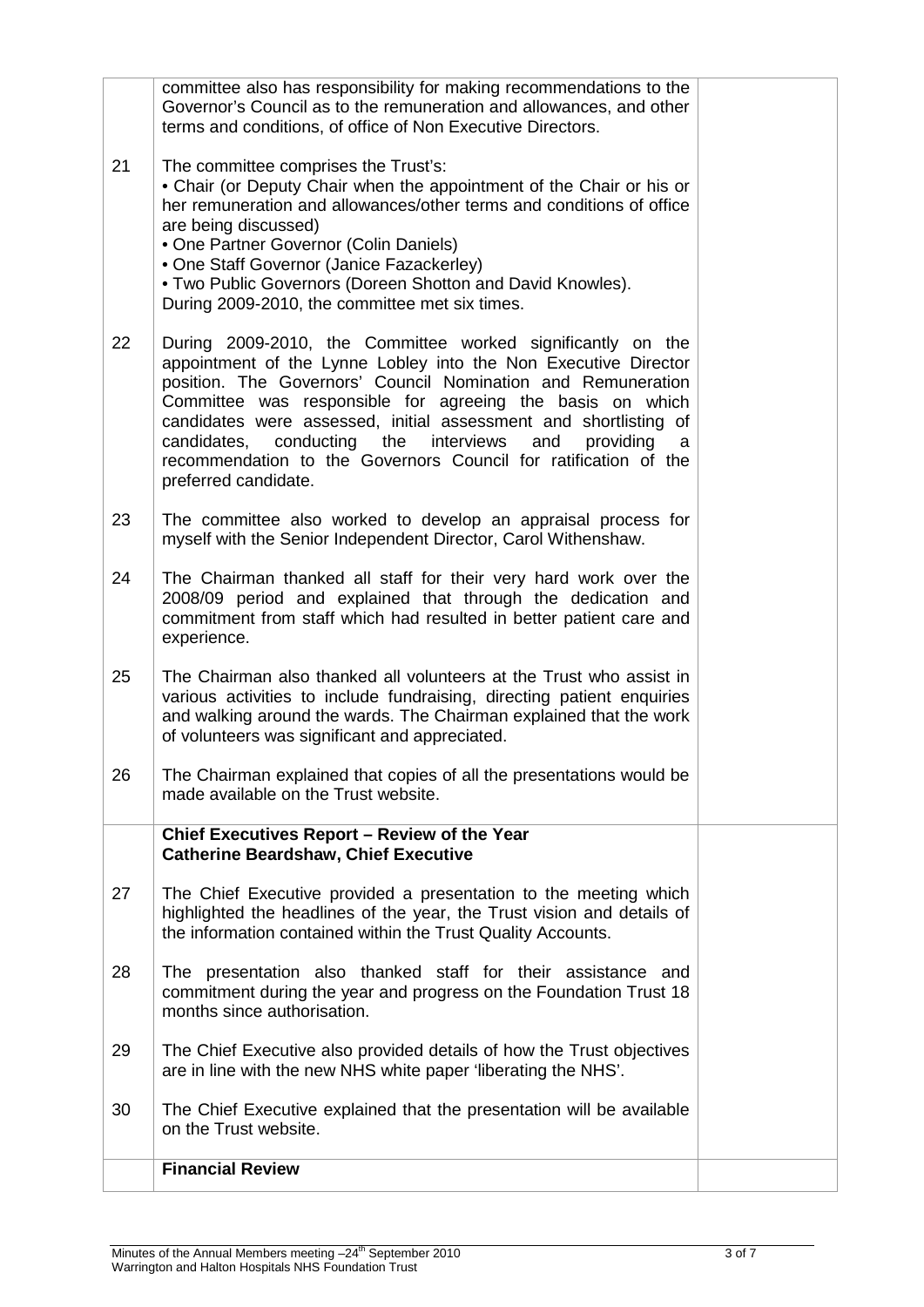|    | Jonathan Stephens, Director of Finance / Deputy Chief Executive                                                                                                                                                                                                                                                          |  |
|----|--------------------------------------------------------------------------------------------------------------------------------------------------------------------------------------------------------------------------------------------------------------------------------------------------------------------------|--|
| 31 | The Director of Finance explained that the accounts do not include<br>the Trust Charitable Funds as these are reported to the Charity<br>Commission.                                                                                                                                                                     |  |
| 32 | The Director of Finance presented the headlines from the accounts<br>including the income and expenditure and surplus over the period.                                                                                                                                                                                   |  |
| 33 | The Director of Finance also presented details of how the Trust had<br>performed against plan and that the Trust had achieved a year end<br>financial risk rating of 4. The Director of Finance explained how the<br>Trust would use the surplus generated and the capital investment<br>made during the 2009/10 period. |  |
| 34 | The Director of Finance explained that the Trust had considered and<br>developed financial plans for 2010/11 which included delivering a<br>recurrent cost saving of £11 million, creating an income and<br>expenditure surplus of £0.6million, capital investment of £2million and<br>achieving a risk rating of 3.     |  |
| 35 | The Director of Finance explained that the presentation will be<br>available on the Trust website.                                                                                                                                                                                                                       |  |
|    | <b>Auditors Report</b><br><b>Ged Small, Audit Commission</b>                                                                                                                                                                                                                                                             |  |
| 36 | Ged Small, Audit Commission explained that the Audit Commission<br>were the Trust Auditors during the period and that had audited the<br>accounts for the period.                                                                                                                                                        |  |
| 37 | Ged Small, Audit Commission explained that the Audit Commission<br>had provided an update to the Board and Governors on the steps<br>taken to audit the accounts and provided assurance on the process<br>undertaken. The report explained the context of the audit and the<br>findings of the audit.                    |  |
| 38 | Ged Small, Audit Commission explained that as part of the audit, no<br>material errors had been identified above the threshold of materiality<br>and there were no indicators to suggest that the Trust was not<br>providing value for money.                                                                            |  |
| 39 | Ged Small, Audit Commission explained that there had been a<br>requirement during this period to provide quality accounts. The Audit<br>Commission would be providing a dry run external assurance which<br>would be reviewed by the Board and Governors in due course.                                                  |  |
| 40 | Ged Small, Audit Commission explained that the presentation will be<br>available on the Trust website.                                                                                                                                                                                                                   |  |
|    | <b>How Foundation Trusts work</b><br><b>Chris Kenyon, Public Governor</b>                                                                                                                                                                                                                                                |  |
| 41 | Chris Kenyon, Public Governor provided a presentation which<br>detailed how Foundation Trusts work and how public accountability is<br>demonstrated through the structure.                                                                                                                                               |  |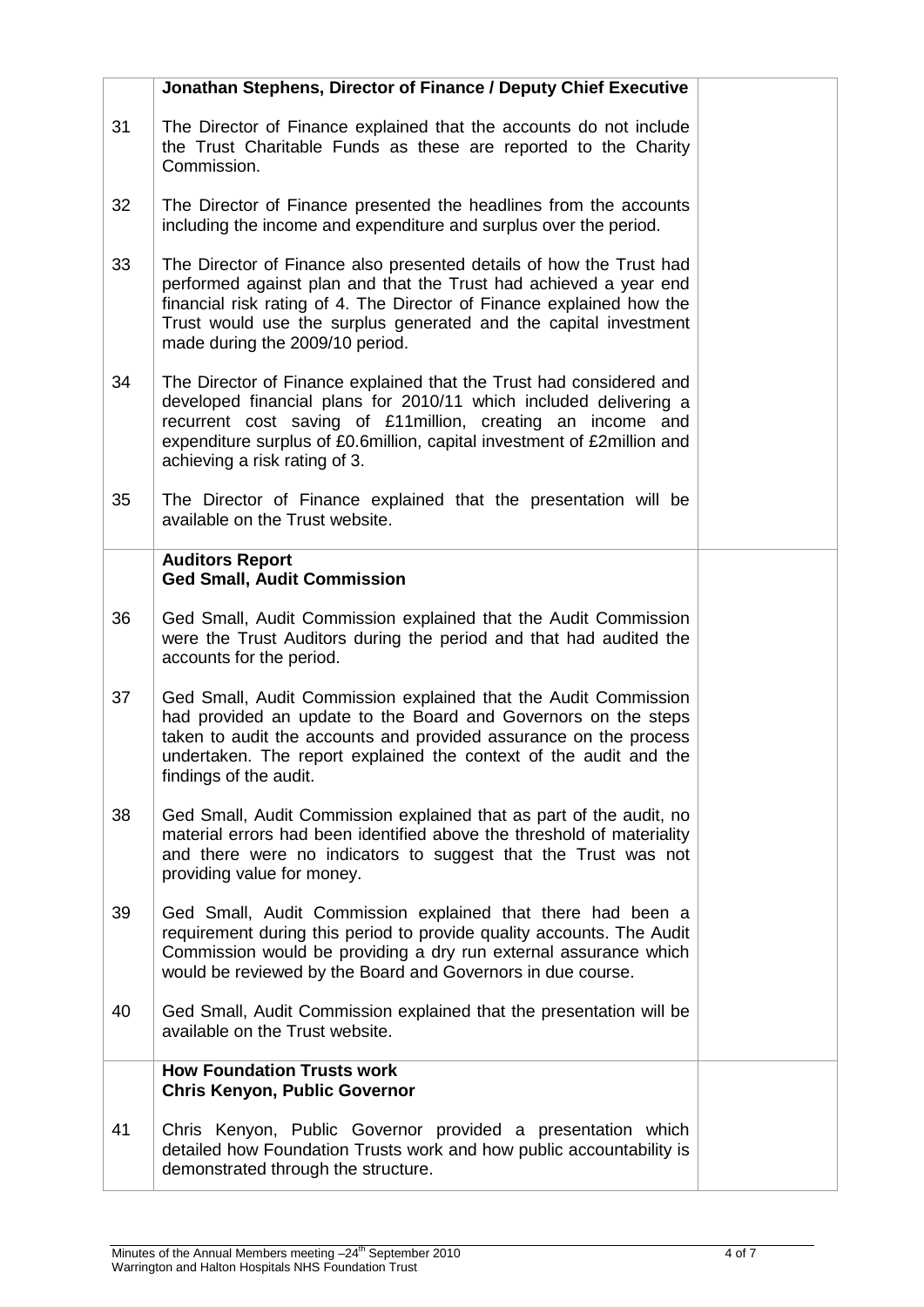| 42 | The presentation also detailed the role and duties of the Governors<br>and explained how the Trust is run.                                                                                                                                                                                                                                                                                                                                                                                                                                                                                                                                                                                                                                                                                                                                                                                                                                                                                        |  |
|----|---------------------------------------------------------------------------------------------------------------------------------------------------------------------------------------------------------------------------------------------------------------------------------------------------------------------------------------------------------------------------------------------------------------------------------------------------------------------------------------------------------------------------------------------------------------------------------------------------------------------------------------------------------------------------------------------------------------------------------------------------------------------------------------------------------------------------------------------------------------------------------------------------------------------------------------------------------------------------------------------------|--|
| 43 | Chris Kenyon, Public Governor explained that the presentation will be<br>available on the Trust website.                                                                                                                                                                                                                                                                                                                                                                                                                                                                                                                                                                                                                                                                                                                                                                                                                                                                                          |  |
|    | <b>Active Community Engagement</b><br><b>Peter Cotton, Public Governor</b>                                                                                                                                                                                                                                                                                                                                                                                                                                                                                                                                                                                                                                                                                                                                                                                                                                                                                                                        |  |
| 44 | Peter Cotton, Public Governor provided a presentation which detailed<br>progress against the original Membership strategy, how the<br>Governors had reviewed the Membership strategy and detailed some<br>of the actions which would be taken to fulfil the new Membership<br>strategy.                                                                                                                                                                                                                                                                                                                                                                                                                                                                                                                                                                                                                                                                                                           |  |
| 45 | The presentation also detailed the Governor elections which would be<br>undertaken during Autumn 2010 and the Constituencies which would<br>have elections.                                                                                                                                                                                                                                                                                                                                                                                                                                                                                                                                                                                                                                                                                                                                                                                                                                       |  |
| 46 | Peter Cotton, Public Governor explained that the presentation will be<br>available on the Trust website.                                                                                                                                                                                                                                                                                                                                                                                                                                                                                                                                                                                                                                                                                                                                                                                                                                                                                          |  |
| 47 | Peter Cotton, Public Governor also explained that the new<br>Membership Strategy would be available on the Trust website.                                                                                                                                                                                                                                                                                                                                                                                                                                                                                                                                                                                                                                                                                                                                                                                                                                                                         |  |
|    | <b>Questions</b>                                                                                                                                                                                                                                                                                                                                                                                                                                                                                                                                                                                                                                                                                                                                                                                                                                                                                                                                                                                  |  |
| 48 | The Annual Members meetings gave the chance for questions<br>from the floor, directed to the hospital executives and the<br>Governors who were present. The main questions that were<br>asked at the meeting and the responses were as follows;                                                                                                                                                                                                                                                                                                                                                                                                                                                                                                                                                                                                                                                                                                                                                   |  |
| 49 | Q. How will the new NHS White Paper affect the hospitals,<br>particularly working with GPs (who will be directly planning and<br>buying services from the hospitals) in new ways?<br>A. The changes to commissioning of NHS services are a major part<br>of the new White Paper for the NHS under the new Government. With<br>Primary Care Trusts being abolished it means that GPs are being<br>asked to take an extended role in managing the local health budget<br>and 'buying' the hospital services that local people need direct from<br>us. We're not sure yet exactly how these changes will work in practice<br>as the detail is being consulted on, but we are looking at much more<br>direct communication with the GPs to establish good working<br>arrangements. The GPs are likely to create commissioning consortia<br>to work together as groups with us $-$ with one consortium for<br>Warrington GPs and likely at least two consortia for the Halton and St<br>Helens' areas. |  |
| 50 | Q. How can you ensure that food for patients remains hot and<br>ready to eat following its journey from the kitchens to the<br>wards?<br>A. This is something that we monitor very closely. Our catering<br>managers measure the temperature on arrival on the wards and the<br>food is transported in temperature controlled containers, quickly<br>moved to the wards with the help of our electric vehicles.                                                                                                                                                                                                                                                                                                                                                                                                                                                                                                                                                                                   |  |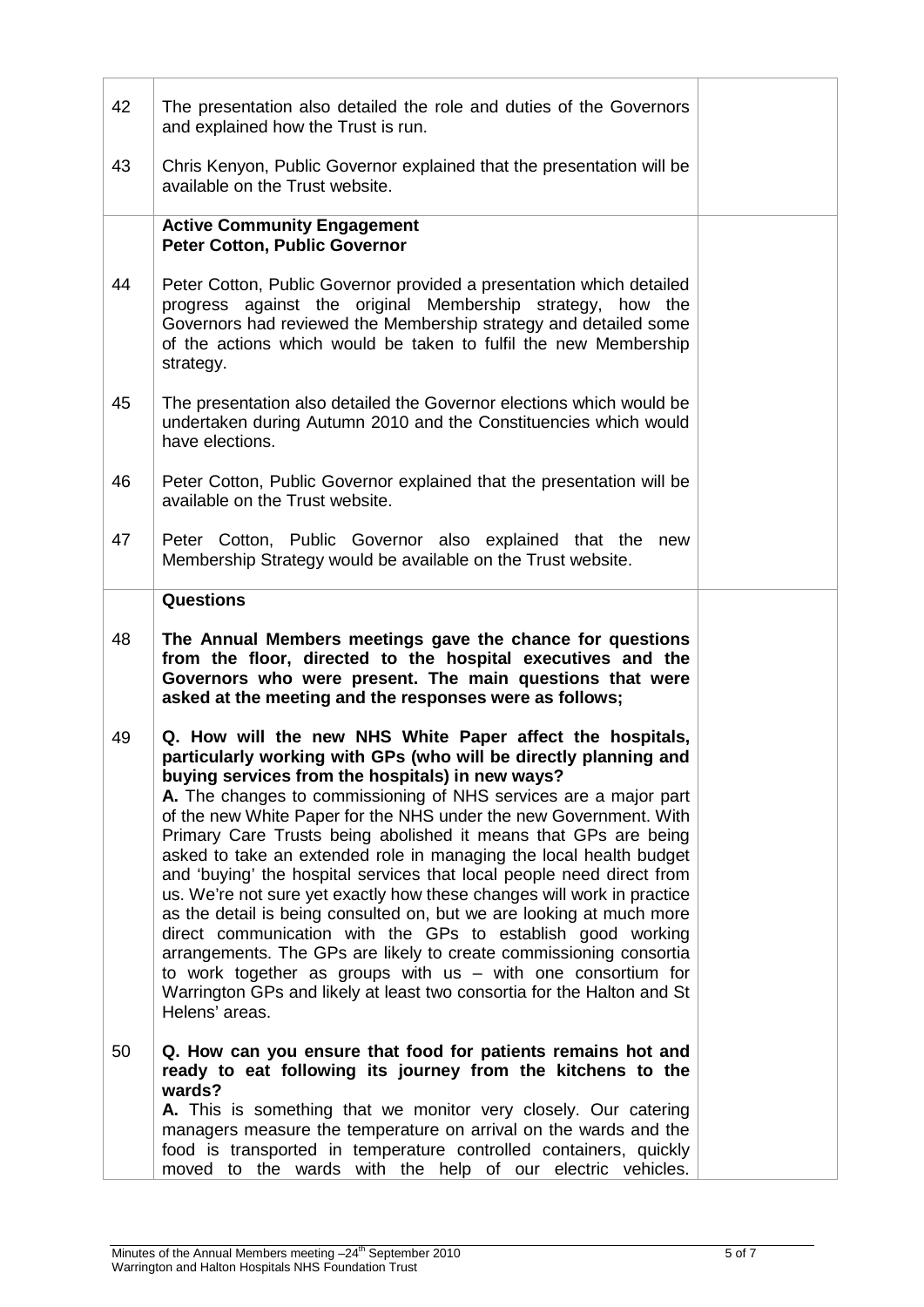|    | Janet Walker, one of the public governors, added that she and some<br>other Governors had taken part in a catering visit recently. They saw<br>the food being made in the kitchens and followed it through to<br>delivery on the wards. Janet tried the food herself and she can testify<br>that it was piping hot when it got there.                                                                                                                                                                                                                                                                                                                                                                                                                                                                                                                                                                                                                                             |
|----|-----------------------------------------------------------------------------------------------------------------------------------------------------------------------------------------------------------------------------------------------------------------------------------------------------------------------------------------------------------------------------------------------------------------------------------------------------------------------------------------------------------------------------------------------------------------------------------------------------------------------------------------------------------------------------------------------------------------------------------------------------------------------------------------------------------------------------------------------------------------------------------------------------------------------------------------------------------------------------------|
| 51 | Q. On the subject of food, how do you ensure that patients with<br>dietary requirements get the right meal? And how does the trust<br>make sure patients get fed properly?<br>A. As soon as a patient comes on to the ward with special dietary<br>requirements, the staff alert the kitchens. This can be to ensure a<br>meal meets their medical (diabetic for example) or cultural (Halal for<br>example) needs. If there is any delay in receiving the notification the<br>catering team are usually really good at making arrangements to get<br>something to patients quickly. We have a colour coded tray system to<br>help ensure that special dietary meals reach the right patient.<br>We are also using a system called protected mealtimes on some of<br>our wards which basically ensures that other tasks on the ward (ward<br>rounds and routine observations for example) don't take place over<br>mealtimes and that patients and staff can concentrate on food. |
| 52 | Q. In the annual accounts, the figures on clinical negligence<br>have risen from £2 million in 2008-2009 to £3.5 million for 2009-<br>2010. Is it due to more out of court settlements?<br>A. The figures in the report aren't costs paid out directly as a result of<br>clinical negligence. Like all NHS trusts, we make an annual payment<br>to the NHS Litigation Authority towards the clinical negligence<br>schemes for trusts (CNST). This is like an insurance scheme to cover<br>the NHS against costs of any cases. The figure we contribute has<br>risen this year in line with national figures. The previous year's figure<br>also included a rebate on previous payments of some £500,000 so<br>looked smaller than it typically is.                                                                                                                                                                                                                               |
| 53 | Q. In the annual report you say you've paid off the trust's<br>historic debts. What about the debts of £20 million for the NHS<br>that have been in the local press recently?<br>A. The figures in the press relate to NHS Warrington, the primary<br>care trust for Warrington rather than the hospitals. NHS Warrington is<br>a separate organisation and manages its finances separately.                                                                                                                                                                                                                                                                                                                                                                                                                                                                                                                                                                                      |
| 54 | Q. What happened to feedback from the governor constituencies<br>meetings that have taken place?<br>A. Four of our governors held constituency meetings in the Spring.<br>The information and views at the meeting have directly fed in to the<br>Governors committees. We are looking at establishing<br>other<br>Governor drop in surgeries and forums and events next year and a<br>key part of that is to make sure we pass back any feedback that is<br>received so it is an area we are working on.                                                                                                                                                                                                                                                                                                                                                                                                                                                                         |
| 55 | Q. The annual report shows the attendance of Governors at the<br>main Governors' Council meeting, and some Governor's have<br>not attended all or many of the meetings. Surely the meeting<br>should be compulsory for all Governors?<br>A. We do publish attendance at the Governors' Council in the annual<br>report as it is one of the requirements of our annual reporting. In the                                                                                                                                                                                                                                                                                                                                                                                                                                                                                                                                                                                           |

Temperature probes are used to make sure food is piping hot.